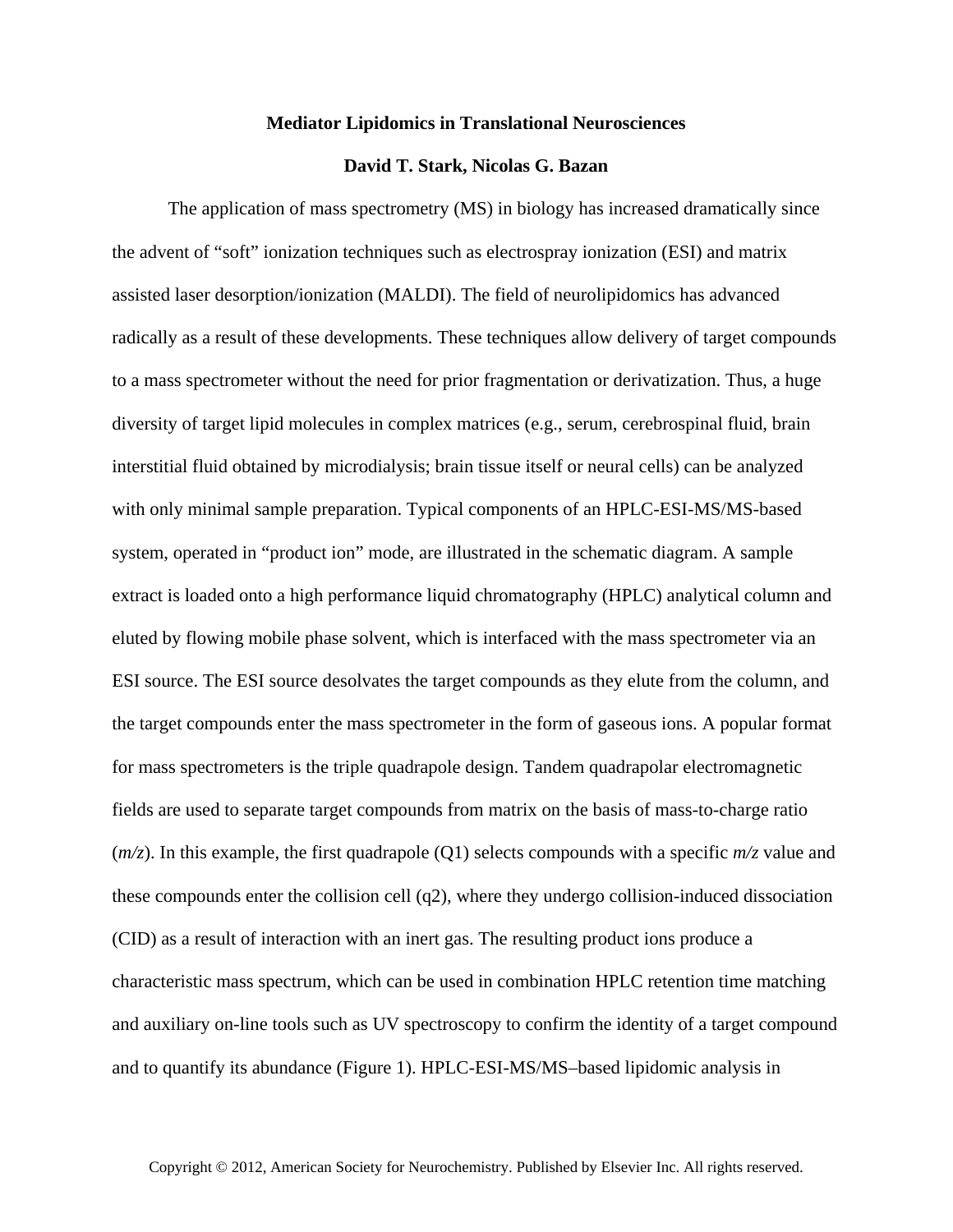combination with other technologies is used to characterize novel lipids in the nervous system and other tissues. Analysis of lipid oxidation products holds particular promise for uncovering early markers of the initiation and progression of neurodegenerative diseases as well as in mechanistic studies designed to reveal new therapeutic targets in brain disease. For instance, DHA autoperoxidation products (neuroprostanes) are increased in the brains of Alzheimer's disease patients (Reich et al., 2001), whereas the stereospecific DHA-derived mediator neuroprotectin D1 (NPD1) is decreased 2 (Lukiw et al., 2005). Moreover, recently mediator lipidomic–identified NPD1 and its precursor enhanced in the penumbra of a middle cerebral artery occlusion (MCAo) model of ischemic stroke upon intravenous DHA injection (Belayev et al., 2011). The selective oxidation of a mitochondria-specific phospholipid, cardiolipin, has been analyzed in clinical traumatic brain injury and is thought to be a marker of neuronal injury as well as a target for prevention of neuronal apoptosis (Sparvero et al., 2010).

## **References**

Belayev et al., 2011 L. Belayev, L. Khoutorova, K.D. Atkins, T.N. Eady, S. Hong, Y. Lu, Docosahexaenoic acid therapy of experimental ischemic stroke. Translational Stroke Research. 2 (2011) 33–41.

Lukiw et al., 2005 W.J. Lukiw, J.G. Cui, V.L. Marcheselli, M. Bodker, A. Botkjaer, K. Gotlinger, A role for docosahexaenoic acid–derived neuroprotectin D1 in neural cell survival and Alzheimer disease. The Journal of Clinical Investigation. 115 (2005) 2774–2783. Reich et al., 2001 E.E. Reich, W.R. Markesbery, L.J. Roberts, L.L. Swift, J.D. Morrow, T.J. Montine, Brain regional quantification of F-ring and D-/E-ring isoprostanes and neuroprostanes in Alzheimer's disease. The American Journal of Pathology. 158 (2001) 293–297. Sparvero et al., 2010 L.J. Sparvero, A.A. Amoscato, P.M. Kochanek, B.R. Pitt, V.E. Kagan, H.